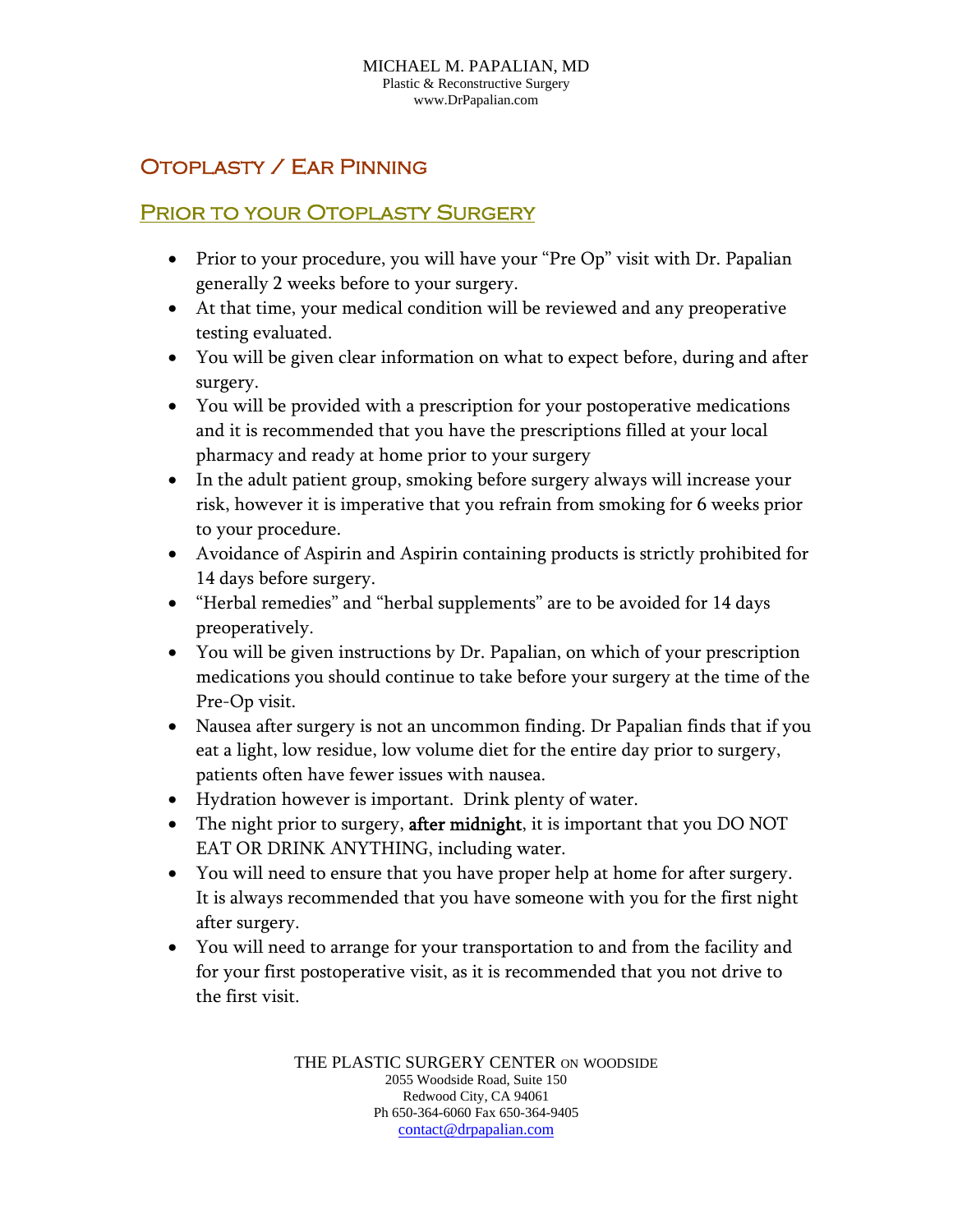- Surgery, while anxiety provoking, should be a controlled fulfilling experience. You will be provided with all the information needed to ensure you are prepared and "ready" for your procedure.
- Dr Papalian will guide you "each step of the way" and ensure that you are comfortable with your progress
- You should ask questions and feel free to contact the office if you need any information.

## YOUR OTOPLASTY SURGERY DAY

- After midnight the night before surgery, it is important that you DO NOT TO EAT OR DRINK anything, including water.
- The morning of surgery, wash your hair with your regular shampoo and conditioner. Do not apply any other hair products.
- It is best to wear clothes that are easy to slip on. A top that is either a front zipper or button is recommended. Patients often like a "hooded" zip front top.
- Your procedure will be performed as an outpatient at the Plastic Surgery Center in Palo Alto.
- Your procedure will be performed either under general anesthesia or local anesthesia with sedation. Together with Dr. Papalian, which type of anesthesia best fits your needs will have been decided prior to your surgery. For pediatric age patients, general anesthesia is utilized. When anesthesia providers are required, the providers are physician anesthesiologists, not nurses, who will personally and continuously attend to you, for your ultimate safety.
- After your procedure, you will either spend time recovering in the facility. The facility staff will ensure that you are ready to go home before you are discharged.
- You will need transportation home from the facility.
- Patients will be discharged with a head dressing.
- After surgery you may resume your routine prescription medications.
- At home, keep your head comfortably elevated with pillows. Avoid bending over.
- When it is time for sleep, get your rest with your head elevated on pillows.
- After surgery you may resume your routine prescription medications,

THE PLASTIC SURGERY CENTER ON WOODSIDE 2055 Woodside Road, Suite 150 Redwood City, CA 94061 Ph 650-364-6060 Fax 650-364-9405 contact@drpapalian.com